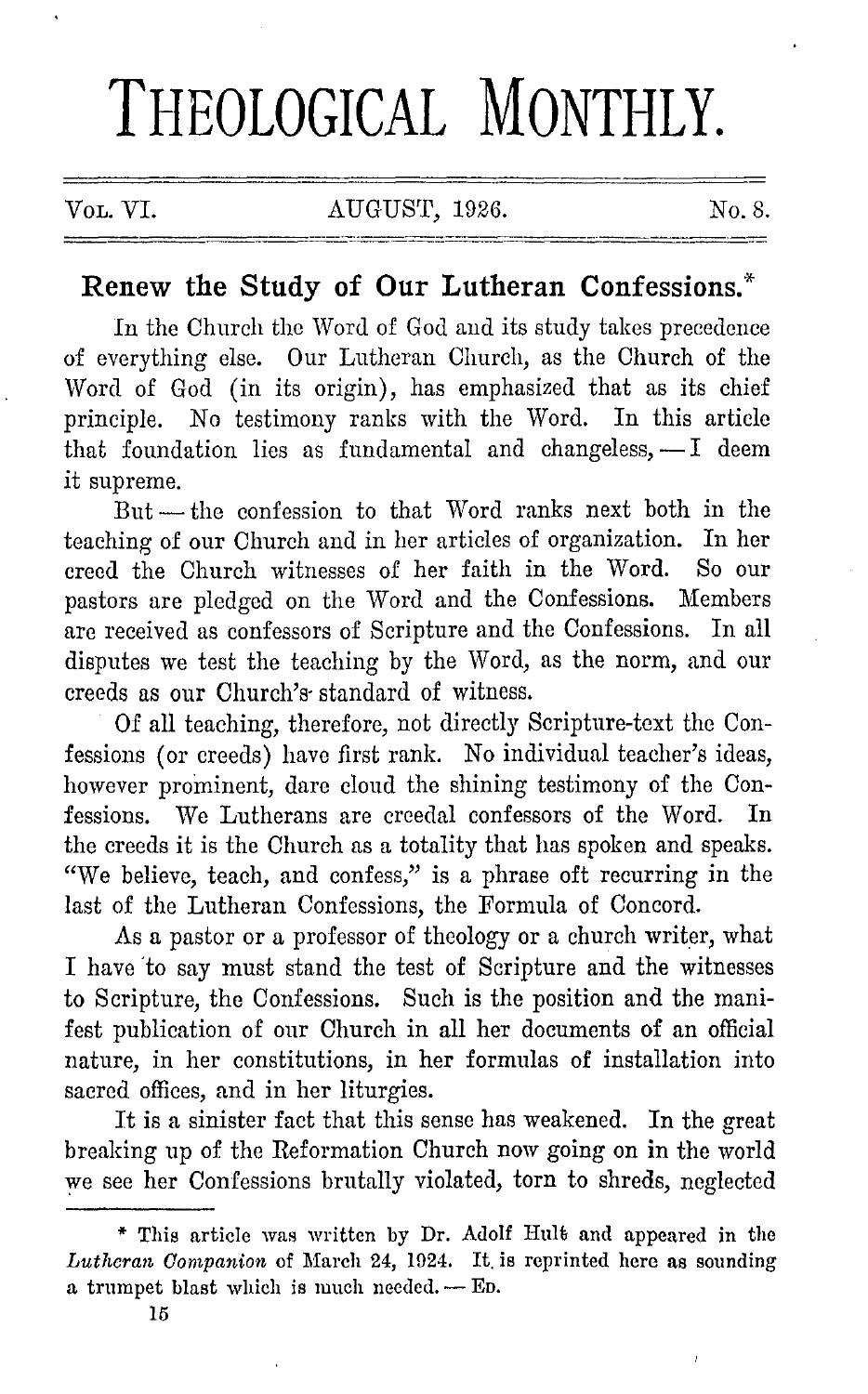## **BOOK REVIEW.**

#### Lutheran Fundamentals. By *G. II. Gerberding.* 1925. 321 pages,  $5 \times 7\frac{1}{4}$ . \$1.50. ( Augustana Book Concern, Rock Island, Ill.)

Dr. Gerberding, now professor in Northwestern Lutheran Theological Seminary at Minneapolis, has written this volume of doctrinal discussions "with applications for the common man." It states, in the main adequately, the position of the Lutheran Church on the principal doctrines of Christianity. The author's peculiar views on Predestination pervade the fifth chapter, entitled "God's Work of Providence." Who can make anything of this (p. 99): "Foreknowledge does not bind or coerce. Foreordination docs"? Of a real election in the sense of Eph. 1 and Rom. 8 nothing remains when the ten points which follow are accepted as "the New Testament teaching on Election." Also the statement (p. 180) that the Holy Ghost, through Baptism, "implants into the young soul these clements of the new life in embryo or germ form" is familiar to us from former books of the author. Who, we would ask, has ever "iterated and reiterated that man can do nothing at all toward his own salvation" and has left such statements "unexplained, unqualified"? ( p. 200.) The trouble with Dr. Gerberding is that, as he explains and qualifies the statement, it becomes synergistic. That there should be no mention of Rome in connection with the discussion of Antichrist (p. 284 ff.) seems strange in a Lutheran text-book. On the millennium the author hedges, but he quotes for that doctrine texts which in their connection refer either to the New Testament Church or to heaven. Even in an elementary text one should expect something on the doctrine of the ministry, only incidentally referred to in *Lutheran Fundamentals.* Dr. Gerberding's gift of lucid presentation is in evidence throughout the book, and its various chapters betoken a wonderful preservation of the aged author's mental powers. 'fhe chapter on Sin is very fine. GRAEBNER.

Fundamental Christianity. By *Francis L. Patton*, ex-president of Princeton University and Princeton Theological Seminary. 330 pages,  $7\frac{1}{2}\times5$ . \$2.25. (The Macmillan Co., New York.)

The contents of this book consist of five apologetic lectures delivered in 1024 at Union Theological Seminary, Richmond, Va. These lectures here appear in a revised and enlarged form and represent President Patton's conservative views on inspiration, the deity of Christ, and salvation through faith in Him. Unfortunately, the author frequently makes unwarranted concessions, as, for example, over against Romanism. (p. 131.} He also avoids important issues on which there ought to be clear and unmistakable testimony, *e.g.,* in the treatment of the Person of Christ.  $(p. 204$  ff.) Lastly, also the errors of Calvinism, of which the writer is an advocate, arc apparent, although the trend of the book is ircnical and unionistic. Of the five chapters, "The Theistic View of the World," "The Seat of Authority in Religion," "The New Christianity," "The Person of Christ,"• "The Pauline Theology," the first, with its keen analysis of the materialistic, pantheistic, and pluralistic tendencies of to-day, is perhaps the one from which the reader may profit most. The chapter on "The New Christianity" is a good refutation of Modernism. On the whole, the book is worthy of a close study. MUELLER.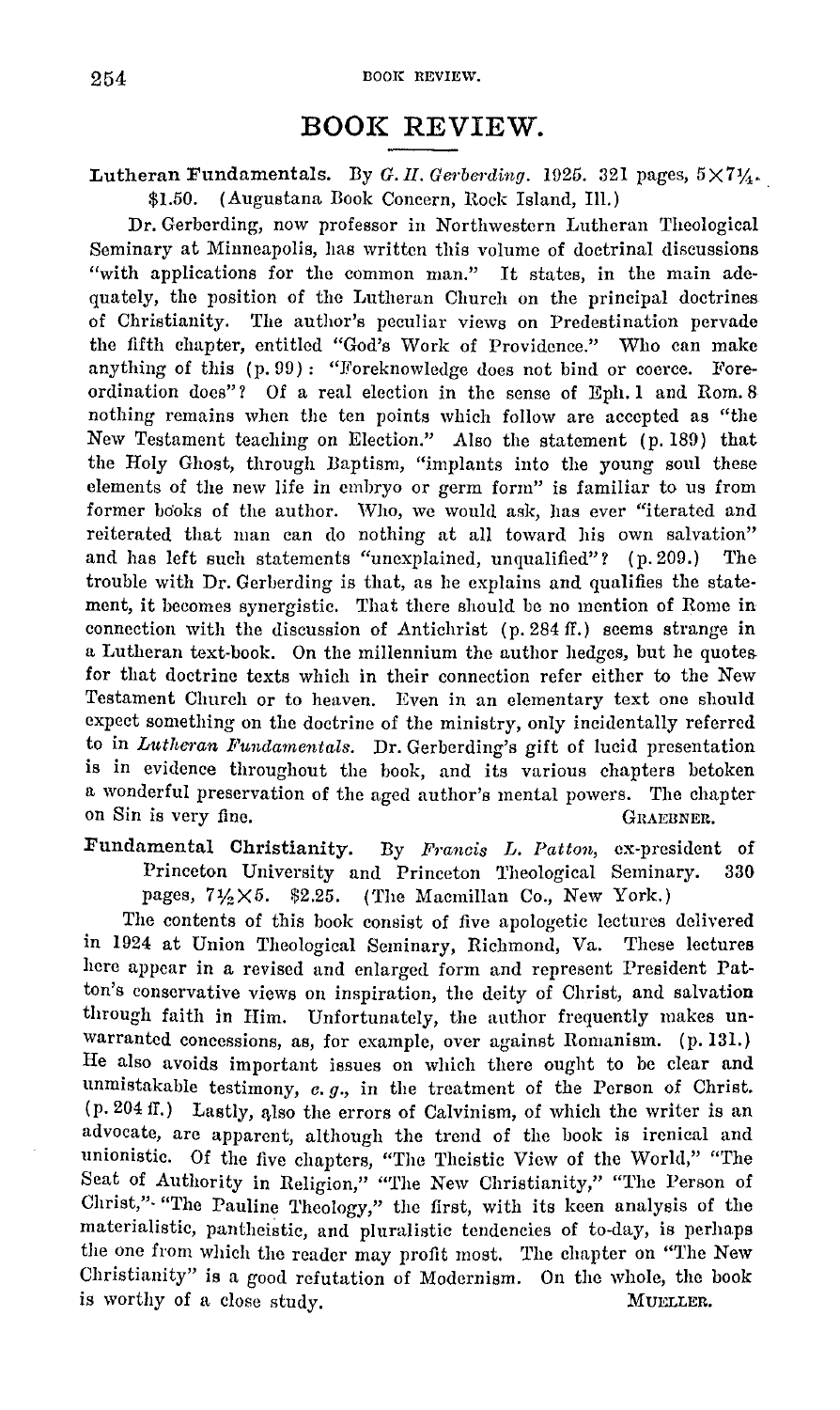Refuge and Strength. By *Otto Mees.*  206 pages, 7½ X6. \$1.00. (Lutheran Book Concern, Columbus, 0.) Order from Concordia Publishing House, St. Louis, Mo.

This is an excellent collection of seven-minute talks, delivered before the students of Capital University (Ohio) at their chapel exercises. The purpose of the addresses is "to awaken, or to keep alive, in the minds of the students the consciousness that, while intellectual growth is fostered, spiritual development must not be neglected." The subjects treated in the addresses are: "Life," "Habits," "Character Building," "Service," "God's Gifts," "Prayer," "Church," and "Christian Characteristics." They are models in form and contents and sound that definite note of faith and piety which has its source in true Christian obedience to God's Word. The busy pastor will find in these talks many valuable lessons also for his young people's societies. MUELLER.

The Holy Spirit in the Gospels. By *J.Ritchie Smith, D.D.* 374 pages and indices,  $7\frac{1}{2}\times5$ . \$2.50. (The Macmillan Co., New York.)

Dr. J. Ritchie Smith, Professor of Homiletics in Princeton Theological Seminary, is the author of a number of works which in a most scholarly manner defend conservative Christian belief against modern rationalism. The present volume comprises a series of exegetical studies, in which every passage of the four gospels relating to the Holy Spirit is examined in order that its precise significance may be discovered. It is a *rara avis* among the many superficial books that now flood the market and commends itself not only because of its fine devout spirit, but also because of its exhaustiveness. While one may not always accept the author's opinions, we are ready to say that no interested reader will lay aside this hook without having gained a good deal by its study. Dr. Smith has packed into the 374 pages of his book a remarkable wealth of historical and theological information. Scholarliness seems to be largely on the side of Fundamentalism. MUELLER.

Progressive Christianity. By *William A. Vrooman.* 368 pages and in dices, 8X5½. \$2.50. (The Macmillan Co., New York.)

In the bitter controversy now raging between Naturalism and Supernaturalism both sides are contributing liberally to the already heavily stocked market of religious books. William A. Vrooman represents the extreme liberal views of modern ultrarationalism, or, as it is called, "The New Reformation," which sweeps away all traditional doctrines of orthodox Christianity. *1ludiatur ct altera pars.* Those who desire to be acquainted with modern Liberalism will find in this book a complete program of what "progressive Christianity" stands for. MUELLER.

The Gospel Story in Art. By *John La Farge.*  $417$  pages,  $9\frac{1}{4} \times 7$ . \$2.50. (The Macmillan Co., New York.) Order from Concordia Publishing House, St. Louis, Mo.

That the sacred story of Christ's nativity, life, and Passion has been told almost completely in paintings that have achieved immortal fame is well known. However, these paintings have been very seldom grouped